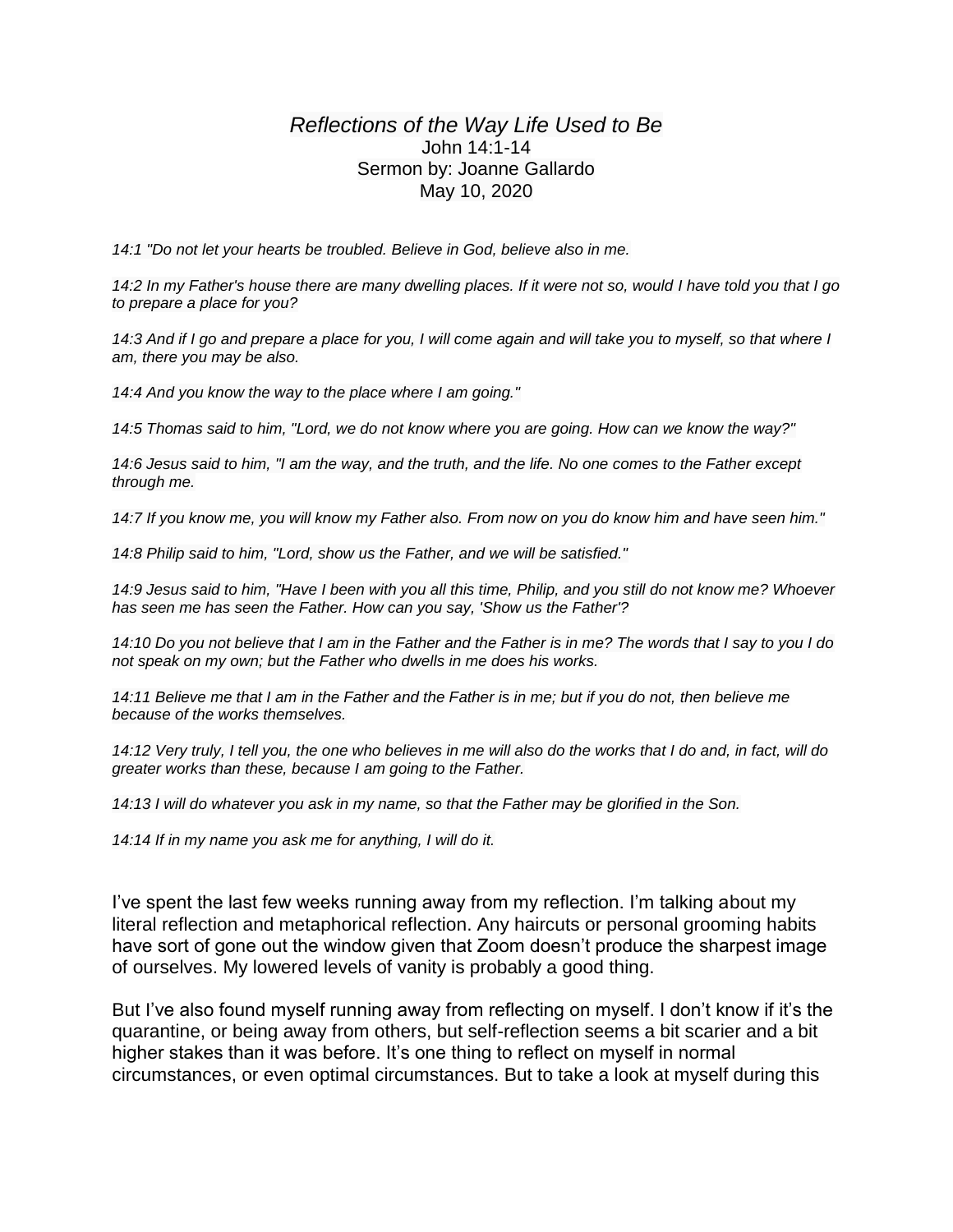time, a time where I'm missing others and am generally not my best self, that seems to take a little more work.

The title of this sermon actually comes from a Diana Ross song called "Reflections," the meaning of which doesn't have a whole lot to do with this sermon. Diana sings of a relationship gone wrong and how she's remembering, or reflecting, on how things were before her breakup. It seemed to hit some kind of nerve because while I just listed a whole bunch of problems related to reflecting, one thing I seem to have no trouble reflecting on is, as Diana would say, the way life used to be. Looking at myself is difficult, both figuratively and literally, but looking at the past and remembering that "normal," that way we were before our world changed, that doesn't seem to be too much of a problem.

Our John passage is talking about a different type of reflection. The first reflection comes from the disciples. This time with Jesus is a reflection back to his past, his ministry before this point. Liturgically we've come out of the resurrection story but we have not yet come to Ascension Day. Our reading of this passage reflects Jesus' life and teaching.

The second reflection is to one that Jesus has with God. I am in the Father; the Father is in me. Jesus is a reflection of God, God is reflected in Jesus.

Jesus says very plainly that if you have seen him, if you have seen Jesus, you have seen God. Not yet satisfied, it's Phillip who says, "Show us God and we will be satisfied." Jesus patiently replies that all this time, the disciples have been shown God. How can you walk, talk, pray, and lead with Jesus and still not think you had a connection to God?

I wonder if the disciples did some reflecting on the way life used to be. I can't help but wonder if they thought Jesus' talk was getting weird and they just wanted to get back to "normal." Jesus is speaking differently now than he has been. He's talking of going to see his father, preparing a place, basically leaving the fellowship that they had created together. He made hints to this before but now the conversation was getting real. Jesus isn't holding back. Jesus is in the middle of a speech to his disciples that calls for them to think about something different than the old way of doing things.

Right now, I hear a lot of talk about "when things get back to normal." I say the same thing myself. When we reflect, we reflect on the way life used to be, we think of the way our gatherings were just a few weeks ago. Gathering in the sanctuary, some of us at 9:20, others of us at 9:40 or maybe if we're honest, 9:45. We'd sing, someone would lead us in worship, offertory would happen, we passed offering plates, we listened to a sermon, we shared joys and concerns, we made announcements, and we fellowshipped. We did this all with mugs of coffee.

How differently we think about that time now. We know that singing together is a very good way to pass along germs. Gathering together in a room that's more often full than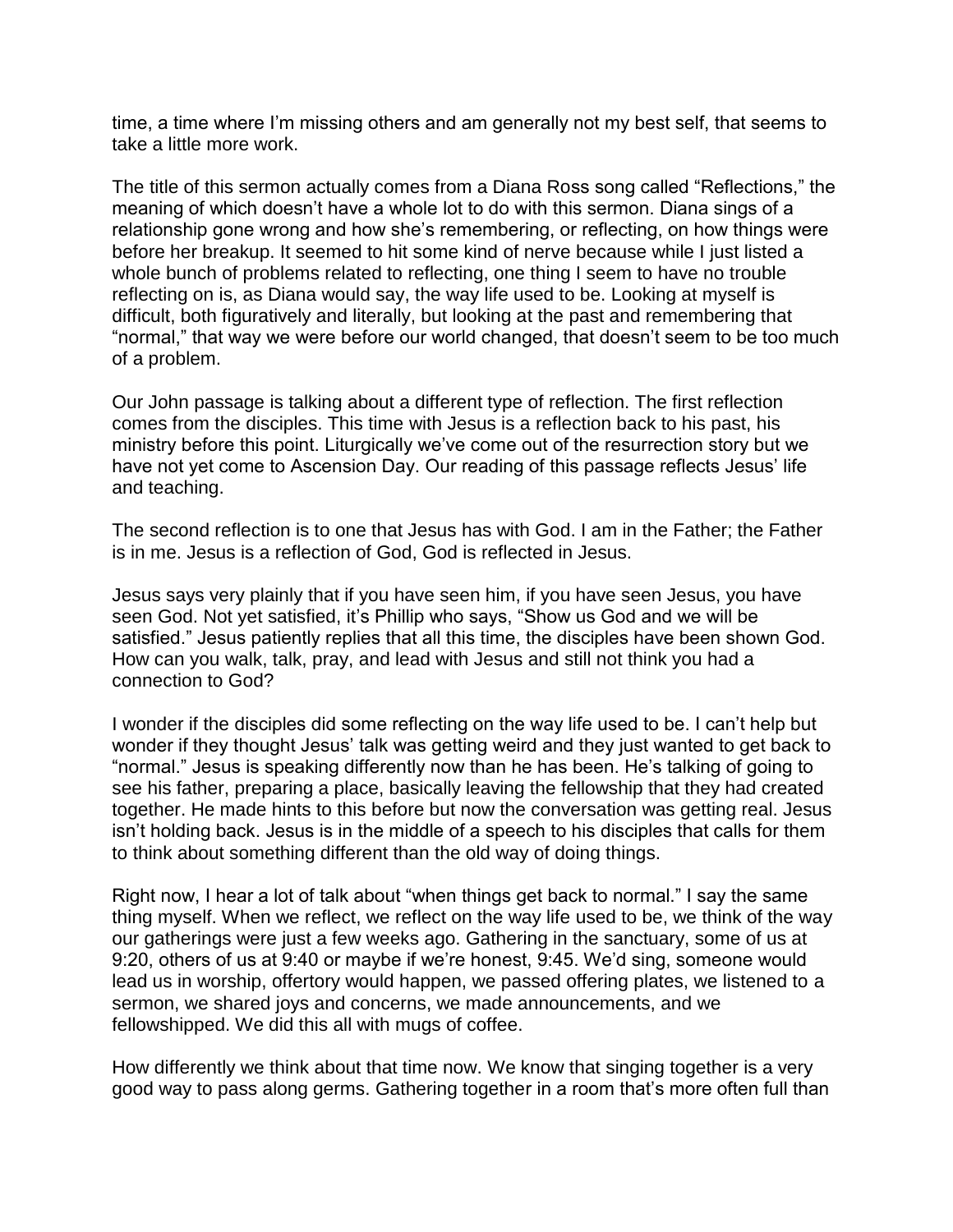not also spreads germs. The coffee station? Full of germs. These are things that people in medical fields probably think about a lot but likely a lot of us don't give germ transmission a whole lot of thought for every aspect of our life. Sure, we do more during cold and flu season but now we're being asked to imagine a new reality. That's a bit jarring.

All of that being said, something new is going on. Something new is going on with us, and something new is being told to the disciples.

I met with my spirit feast group this week and someone was wondering what they were being invited to during this time. And I can't help but think that applies to all of us. Things are moving in a different way. The world is becoming more aware of itself and its practices and we have changed our worship accordingly, to keep ourselves safe and to keep others safe, as well. We can view this many different ways. It can feel like a big inconvenience. It can feel like maybe an overabundance of caution. It can feel distressing. It can feel frustrating. It can also feel like a nice change. Or maybe more convenient than before. Maybe meeting this way is less stressful for you. Maybe you feel safer this way. There is certainly no "one way" to feel or experience this time. For many of us, it's a combination of all the feelings.

Whether our experience is positive or negative, or maybe a mixture of both, we are all being invited to something different. And a lot of how we respond to that something different depends on….how we see reflections. How we reflect on our past determines what our present and future look like. In terms of a different type of reflection, if we see Jesus as a reflection of God, and God reflecting Jesus back to us, it's going to impact how we both talk and act in the here and now.

Jesus starts off this part of his address to the disciples with "Do not let your hearts be troubled. Believe in God, believe also in me." Before calling his disciples to something different, he prepares for their kneejerk emotion (which would possibly be "troubled") and invites them to belief instead. Jesus then talks about how he reflects God, and that God is reflected in him.

As we think of this reflection of Jesus of God and God in Jesus, I can't help but think of our call to be Christ-like. If we follow this logic out, we are called to a three-fold reflection, of course we reflect ourselves, but we also reflect Jesus, who in turn reflects God. I think of those three-fold mirrors that reflect on one another and lead to a seemingly infinite number of whatever subject is in the mirror.

I'm going to make the leap here and propose that maybe what we're called to right now is reflection. I mean that word in the plurality of its meanings. We are called to reflect on the ways we did things before. We are called to reflect on how we are called to be community now. And we are called to be a reflection. A reflection of ourselves, our true selves, to be a reflection of Jesus and therefore, a reflection of God.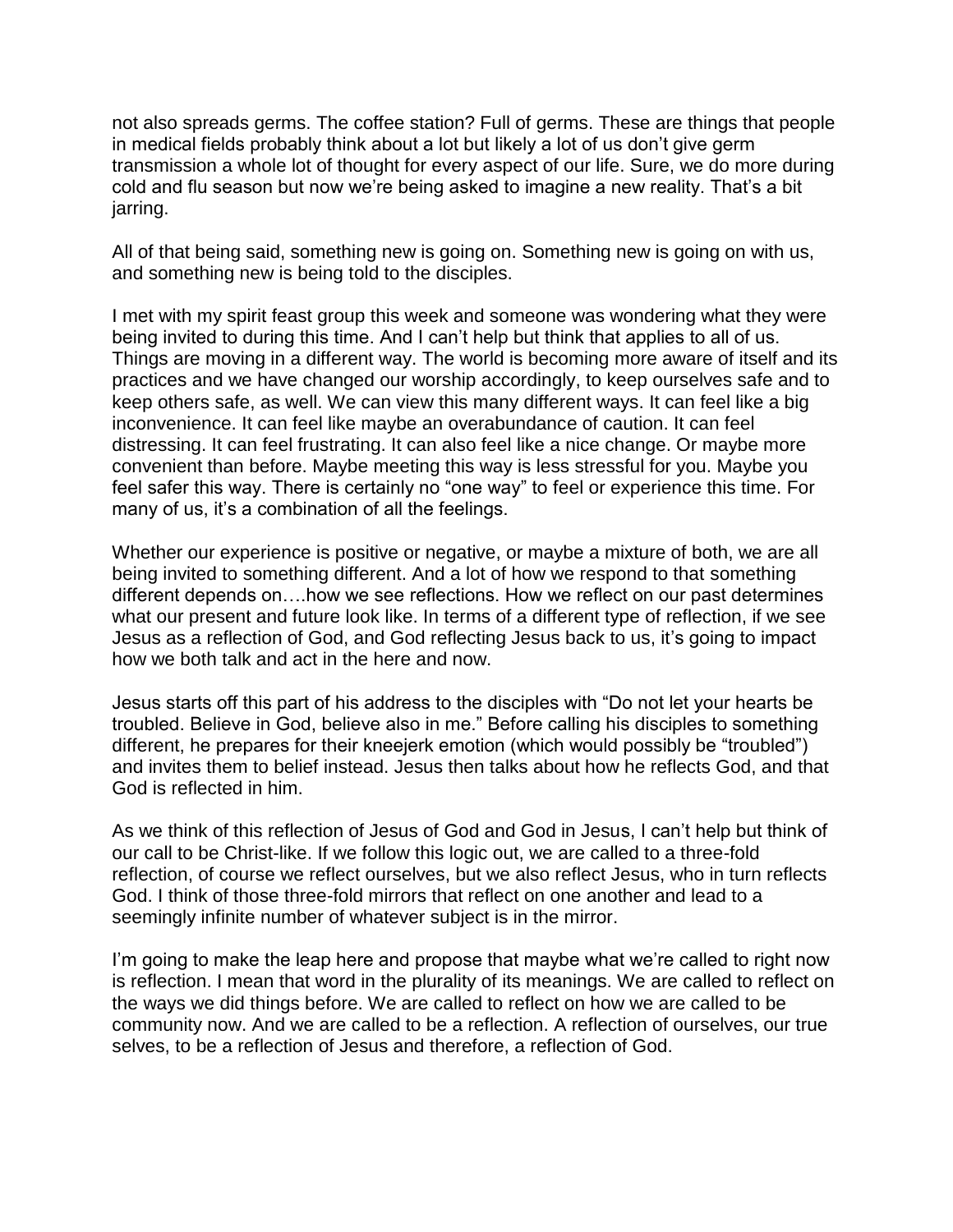Let's unpack that a bit. Our reflection on the past may bring to mind some things we took for granted. I know that I am not a hugger but would give anything to hug anybody right now, and I took the opportunity to do that for granted for a really long time. Our way of doing worship before now didn't give folks who live far away the opportunity to fully engage in worship with us. We were able to sing before. Singing by ourselves is much different than singing with others, maybe we didn't notice that before. Maybe we took congregational singing as a whole for granted. Maybe we haven't before thought of our worship service as a place where someone could get sick, as many immunocompromised people have known for a very long time.

Reflecting on our community now...how are we doing? I see us being community in many different ways. We have folks coordinating and reaching out to local folks who may be having food insecurity, connecting them with essential resources. We have folks whose job it is to be a frontline worker, doing their job in a very scary time. We have folks who write our congresspeople, call senators, demand justice in all kinds of ways who haven't slowed their work just because the world seems to have slowed a bit. It's also possible that we are called to more. Are we reaching out to our church family aside from those breakout rooms and Sunday schools we do after worship? Are we allowing ourselves time for personal study, reflection, and spiritual practices in the extra time that some of us have? If we don't have a lot of extra time, are we carving out the space we need to work on our own spiritual lives? Have we taken a break from spirituality since we're not meeting together in person, or have we used this time as an opportunity to explore aspects of our spirituality we haven't yet uncovered? I'm not saying this as a way to shame us for not being "spiritual enough," I'm just wondering out loud if we are being invited to branch out or go deeper in a way we haven't thought of before.

And being a reflection. This might be the most complicated part of Jesus' invitation. We strive to reflect an authentic version of ourselves, and in that, also reflect Jesus, and in that, also reflect God. I struggle with this as aspects of the stress of this time has brought out versions of myself that are certainly authentic but by no means are uplifting, nice, or encouraging. I think maybe we've all had that happen. The stress of being away from routine, being away from some people and very, very close to others can bring out the worst in us. Maybe we are better served in leaving the "perfect" reflections to God and Jesus and not setting that same standard for ourselves. While we do strive to reflect the author and perfecter of our faith, we are not always going to make it and that is just what it's like to be human.

During this time, people are posting on social media the amazing meals they're making at home, or the home improvement project they completed, or how well their kids are taking to e-learning...and that's great. That is wholesome content we all need. But sometimes we don't get anything done. Or we yell at a loved one. Or we ate cereal for dinner because it was easy and there. And that is ok too. We are not asked to be picture-perfect clones of God, we're asked to be faithful. And to be ourselves. And sometimes "ourselves" is a mix of kind words, not so great deeds, a few missteps, and showing up. Whatever it is that you're working with, it is honored and seen by God. Yes, God calls us to be Christ-like and to keep striving to be better versions of ourselves, but